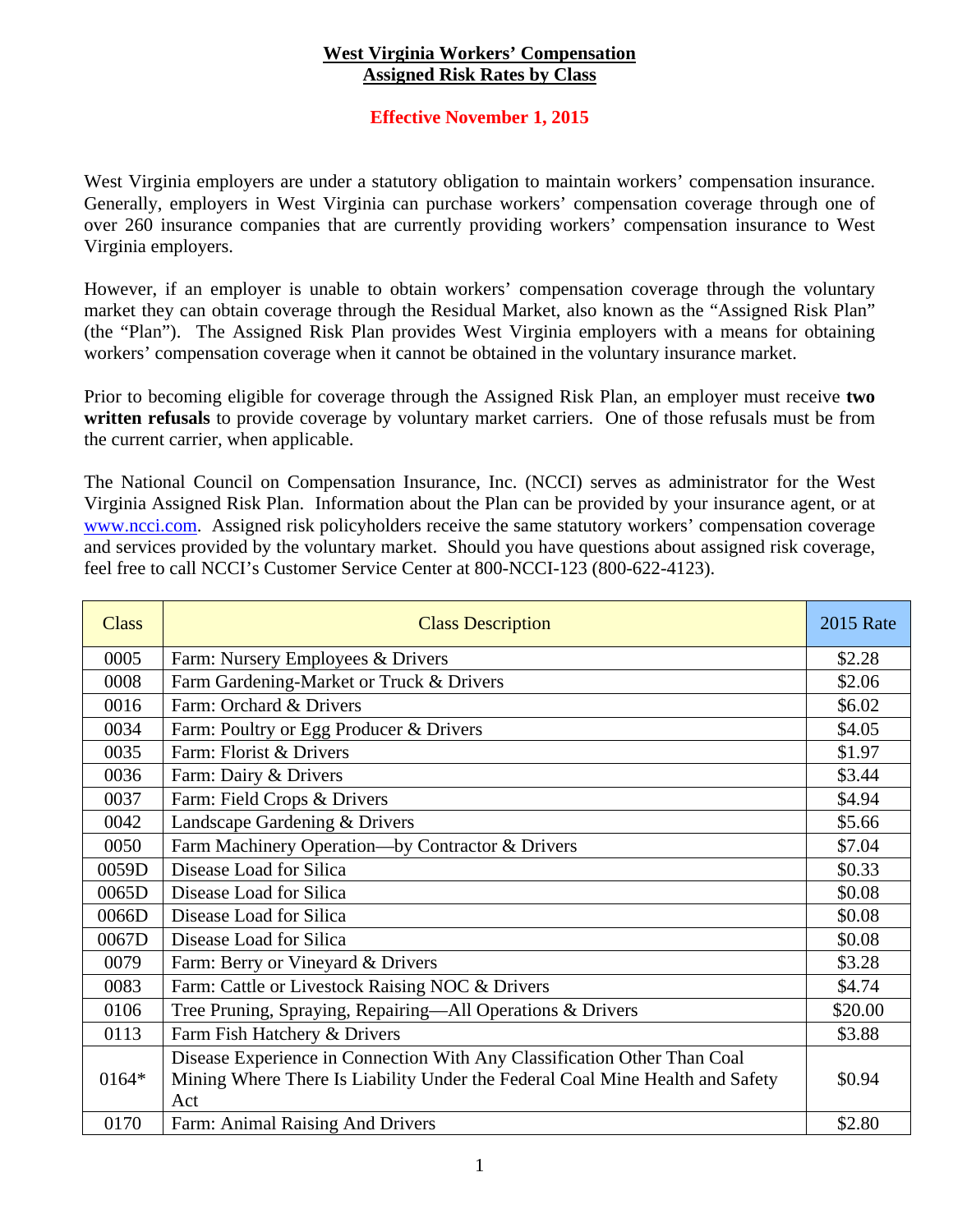| <b>Class</b> | <b>Class Description</b>                                                      | <b>2015 Rate</b> |
|--------------|-------------------------------------------------------------------------------|------------------|
| 0251         | <b>Irrigation Works Operation And Drivers</b>                                 | \$3.86           |
| 0400         | <b>Cotton Compressing And Drivers</b>                                         | \$5.90           |
| 0401         | <b>Cotton Gin Operation And Local Managers, Drivers</b>                       | \$9.51           |
| 0771N        | Non-ratable code for 4771                                                     | \$0.44           |
| 0908P        | Domestic Workers-Residences-Part-time                                         | \$139.00         |
| 0913P        | Domestic Workers-Residences-Full time                                         | \$328.00         |
| 0917         | Residential Cleaning Services by Contractor-Inside                            | \$3.71           |
| 1005*        | Coal Mining - Surface & Drivers                                               | \$7.10           |
| 1016X*       | Coal Mining - NOC                                                             | \$22.26          |
| 1164D        | Mining NOC - Not Coal - Underground - & Drivers                               | \$4.80           |
| 1165D        | Mining NOC - Not Coal - Surface - & Drivers                                   | \$3.46           |
| 1320         | Oil or Gas Lease Operator - All Operations & Drivers                          | \$2.96           |
| 1322         | Oil or Gas Well: Cleaning or Swabbing of Old Wells Having Previously Produced | \$5.97           |
|              | Gas or Oil-by Contractor-No Drilling & Drivers                                |                  |
| 1430         | Smelting, Sintering or Refining - Lead - & Drivers                            | \$4.74           |
| 1438         | Smelting, Sintering or Refining - Metals - Not Iron or Lead - NOC & Drivers   | \$5.29           |
| 1452         | Ore Milling & Drivers                                                         | \$4.44           |
| 1463         | Coal Billet or Briquette Mfg & Drivers                                        | \$12.21          |
| 1472         | Distillation - Wood - & Drivers                                               | \$2.71           |
| 1624D        | Quarry NOC & Drivers                                                          | \$5.04           |
| 1642         | Lime Mfg                                                                      | \$2.85           |
| 1654         | Quarry-Cement Rock-Surface-And Drivers                                        | \$8.13           |
| 1655         | Lime Mfg - Quarry - Surface - & Drivers                                       | \$3.88           |
| 1699         | Rock Wool Mfg.                                                                | \$2.71           |
| 1701         | <b>Cement Mfg</b>                                                             | \$4.57           |
| 1710D        | Stone Crushing & Drivers                                                      | \$7.42           |
| 1741D        | Flint or Spar Grinding & Drivers                                              | \$2.88           |
| 1747         | Emery Works & Drivers                                                         | \$2.19           |
| 1748         | Abrasive Wheel Mfg. And Drivers                                               | \$4.29           |
| 1803D        | Stone Cutting or Polishing NOC & Drivers                                      | \$5.56           |
| 1852D        | Asbestos Goods Mfg                                                            | \$2.39           |
| 1853         | Mica Goods Mfg. And Mica Preparing                                            | \$1.55           |
| 1860         | Abrasive Paper or Cloth Preparation                                           | \$1.97           |
| 1924         | Wire Drawing Or Cable Mfg.-Not Iron Or Steel                                  | \$1.53           |
| 1925         | Die Casting Mfg.                                                              | \$2.92           |
| 2002         | Macaroni Mfg                                                                  | \$2.46           |
| 2003         | Bakery & Drivers, Route Supervisors                                           | \$3.39           |
| 2014         | Grain or Feed Milling                                                         | \$3.53           |
| 2016         | Breakfast Food Mfg.                                                           | \$2.31           |
| 2021         | <b>Sugar Refining</b>                                                         | \$2.77           |
| 2039         | Ice-Cream Mfg. & Drivers                                                      | \$2.56           |
| 2041         | Candy, Chocolate, and Confection Mfg.                                         | \$3.08           |
| 2065         | Milk Products Mfg NOC                                                         | \$2.71           |
| 2070         | Creamery or Dairy & Route Supervisors, Drivers                                | \$4.83           |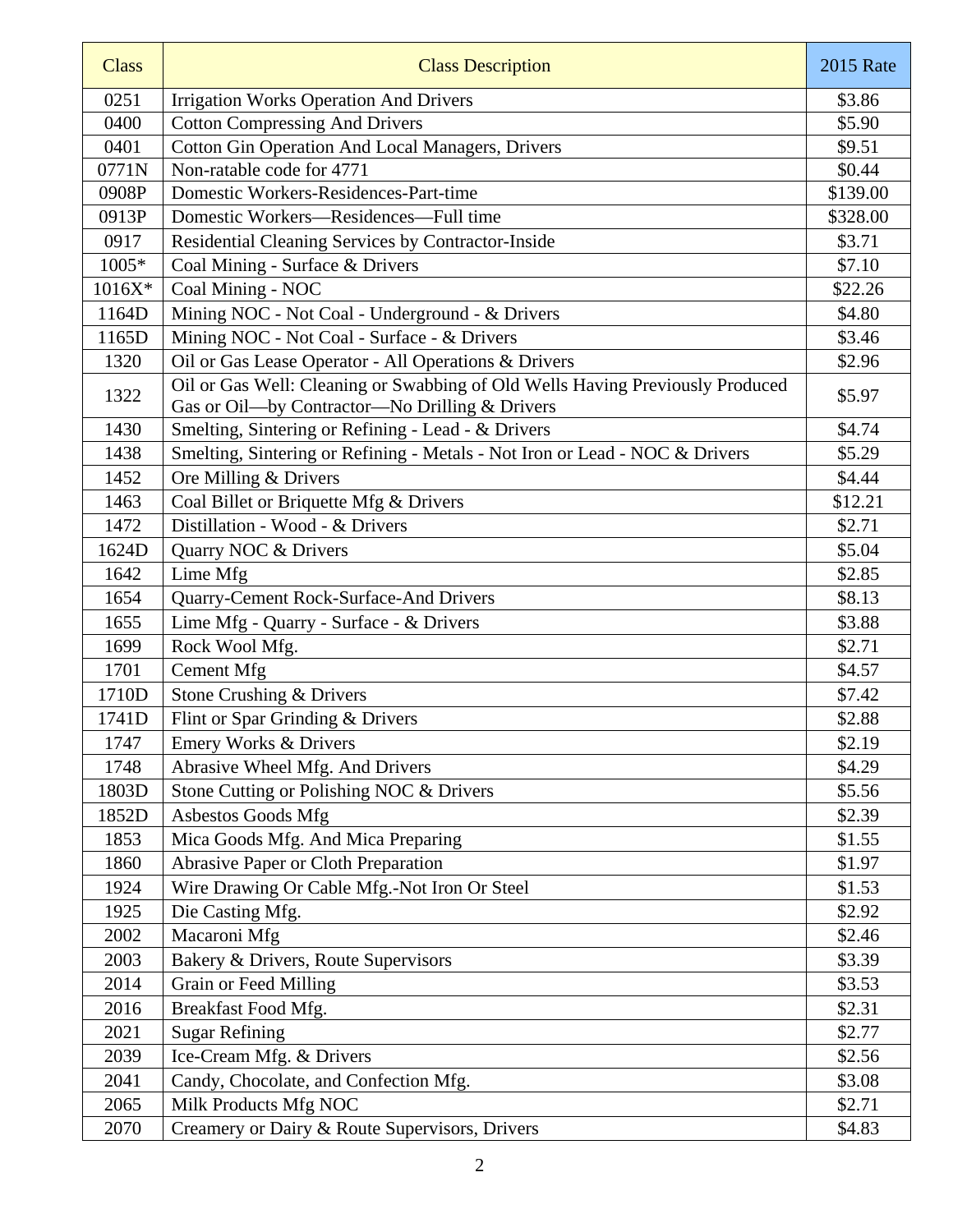| <b>Class</b> | <b>Class Description</b>                                             | <b>2015 Rate</b> |
|--------------|----------------------------------------------------------------------|------------------|
| 2081         | Butchering                                                           | \$3.46           |
| 2089         | Packing House - All Operations                                       | \$3.17           |
| 2095         | <b>Meat Products Mfg NOC</b>                                         | \$4.30           |
| 2105         | <b>Fruit Packing</b>                                                 | \$4.00           |
| 2110         | Pickle Mfg.                                                          | \$2.31           |
| 2111         | Cannery NOC                                                          | \$2.22           |
| 2112         | Fruit Evaporating or Preserving                                      | \$3.64           |
| 2114         | <b>Oyster Processing</b>                                             | \$2.03           |
| 2121         | Brewery And Drivers.                                                 | \$1.41           |
| 2130         | Spirituous Liquor Distillery                                         | \$2.03           |
| 2131         | <b>Spirituous Liquor Bottling</b>                                    | \$2.38           |
| 2143         | Fruit Juice Mfg. & Drivers                                           | \$2.74           |
| 2157         | Bottling NOC & Route Supervisors, Drivers                            | \$5.54           |
| 2172         | Cigarette Mfg                                                        | \$1.41           |
| 2174         | Tobacco Rehandling Or Warehousing                                    | \$2.94           |
| 2211         | Cotton Batting, Wadding or Waste Mfg.                                | \$7.66           |
| 2220         | Yarn or Thread Mfg - Cotton                                          | \$1.81           |
| 2286         | Wool Spinning And Weaving                                            | \$1.44           |
| 2288         | Felting Mfg                                                          | \$4.02           |
| 2300         | Plush Or Velvet Mfg                                                  | \$1.96           |
| 2302         | Silk Thread or Yarn Mfg                                              | \$2.35           |
| 2305         | Textile Fiber Mfg - Synthetic                                        | \$1.81           |
| 2361         | Hosiery Mfg.                                                         | \$2.02           |
| 2362         | Knit Goods Mfg NOC                                                   | \$1.22           |
| 2380         | Webbing Mfg.                                                         | \$2.47           |
| 2386         | Lace Mfg                                                             | \$1.36           |
| 2388         | Embroidery Mfg.                                                      | \$1.44           |
| 2402         | Carpet or Rug Mfg NOC                                                | \$2.11           |
| 2413         | Textile - Bleaching, Dyeing, Mercerizing, Finishing                  | \$1.92           |
| 2416         | Yarn Dyeing Or Finishing                                             | \$1.74           |
| 2417         | Cloth Printing.                                                      | \$1.24           |
| 2501         | Cloth, Canvas and Related Products Mfg. NOC                          | \$1.91           |
| 2503         | Dressmaking or Tailoring - Custom Exclusively                        | \$1.05           |
| 2534         | Feather Or Flower Mfg.-Artificial                                    | \$2.17           |
| 2570         | Mattress or Box Spring Mfg.                                          | \$3.10           |
| 2585         | Laundry NOC & Route Supervisors, Drivers                             | \$2.83           |
| 2586         | Cleaning Or Dyeing And Route Supervisors, Drivers                    | \$2.22           |
| 2587         | Towel or Toilet Supply Co. & Route Supervisors, Drivers              | \$4.44           |
| 2589         | Laundry and Dry Cleaning Store - Retail & Route Supervisors, Drivers | \$1.80           |
| 2600         | Fur Processing-Preparing Skins                                       | \$2.60           |
| 2623         | Tanning                                                              | \$6.35           |
| 2651         | Shoe Stock Mfg.                                                      | \$1.55           |
| 2660         | Boot or Shoe Mfg. NOC                                                | \$2.22           |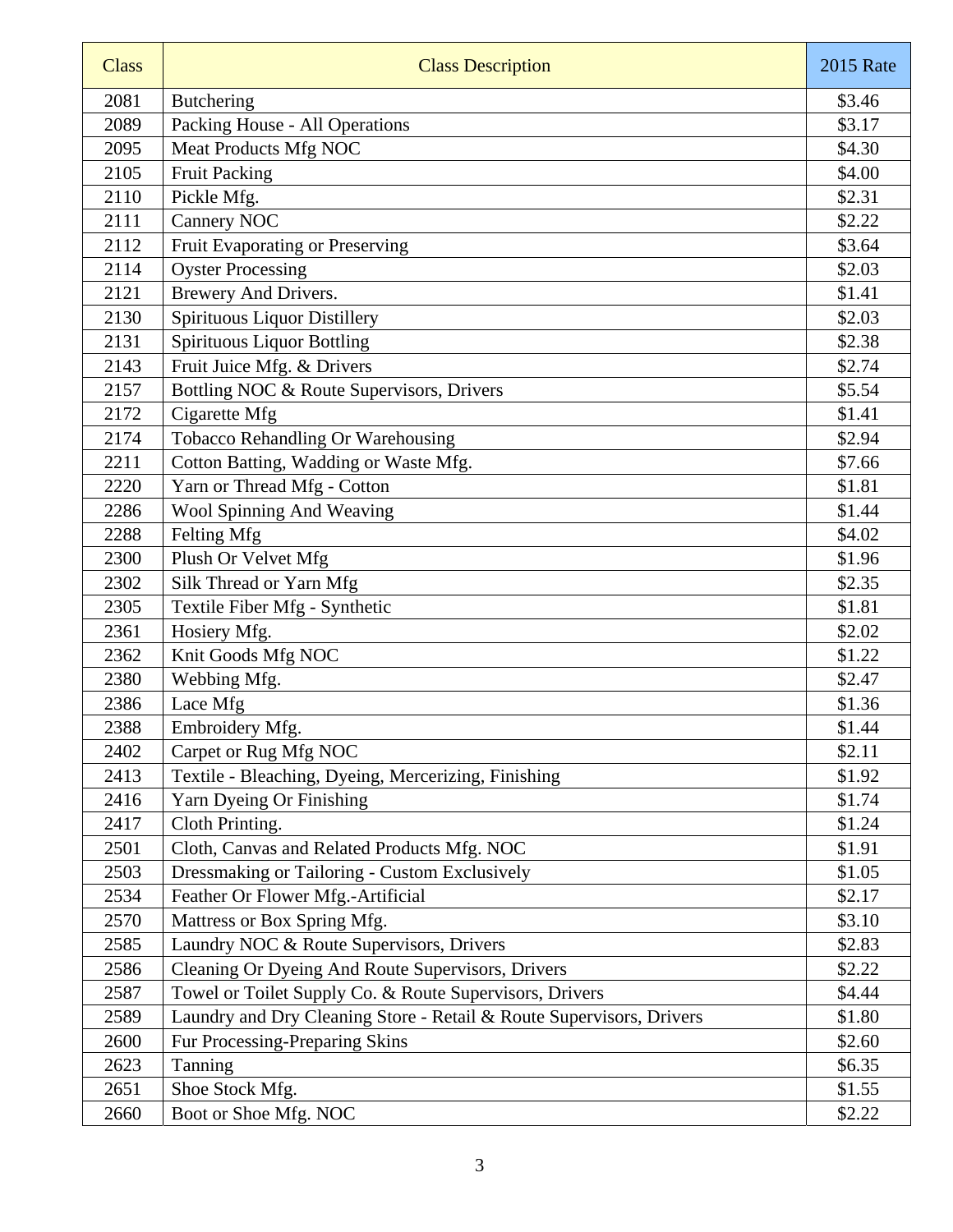| <b>Class</b> | <b>Class Description</b>                                                                                    | <b>2015</b> Rate |
|--------------|-------------------------------------------------------------------------------------------------------------|------------------|
| 2670         | Glove Mfg.-Leather Or Textile                                                                               | \$1.61           |
| 2683         | Luggage Mfg                                                                                                 | \$1.45           |
| 2688         | Leather Goods Mfg NOC                                                                                       | \$2.63           |
| 2701         | Logging or Tree Removal-Log Hauling & Drivers                                                               | \$10.32          |
| 2702         | Logging or Tree Removal -Non Mechanized Operations                                                          | \$39.63          |
| 2709         | Logging or Tree Removal: Mechanized Equipment Operators                                                     | \$15.70          |
| 2710         | Sawmill                                                                                                     | \$8.60           |
| 2714         | Veneer Mfg                                                                                                  | \$3.72           |
| 2731         | Planing or Molding Mill                                                                                     | \$2.56           |
| 2735         | Barrel Stock Mfg.-Wood                                                                                      | \$3.50           |
| 2759         | Pallet, Box or Box Shook Mfg. Wooden                                                                        | \$5.36           |
| 2790         | Pattern Making NOC                                                                                          | \$1.53           |
| 2797         | Manufactured, Modular, Or Prefabricated Home Manufacturing-Shop Work-All<br><b>Operations &amp; Drivers</b> | \$3.72           |
| 2799         | Manufactured, Modular, Or Prefabricated Home Setup, Hookup, Or Installation At<br><b>Building Site</b>      | \$3.94           |
| 2802         | Carpentry - Shop Only - & Drivers                                                                           | \$4.35           |
| 2835         | <b>Brush or Broom Assembly</b>                                                                              | \$2.58           |
| 2836         | Brush Or Broom Mfg. NOC                                                                                     | \$2.27           |
| 2841         | Woodenware Manufacturing NOC                                                                                | \$3.30           |
| 2881         | Furniture Assembly - Wood - From Manufactured Parts                                                         | \$2.44           |
| 2883         | Furniture Mfg - Wood - NOC                                                                                  | \$2.67           |
| 2913         | Rattan, Willow Or Twisted Fiber Products Mfg                                                                | \$2.75           |
| 2915         | <b>Veneer Products Mfg</b>                                                                                  | \$2.61           |
| 2916         | Veneer Products Mfg - No Veneer Mfg                                                                         | \$3.63           |
| 2923         | Musical Instruments Mfg - Wood NOC                                                                          | \$2.03           |
| 2942         | Pencil, Penholder or Crayon Mfg.                                                                            | \$2.24           |
| 2960         | Wood Preserving & Drivers                                                                                   | \$4.85           |
| 3004         | Iron or Steel: Manufacturing: Steelmaking - & Drivers                                                       | \$3.39           |
| 3018         | Iron or Steel: Manufacturing: Rolling Mill & Drivers                                                        | \$3.58           |
| 3022         | Pipe or Tube Mfg NOC & Drivers                                                                              | \$3.44           |
| 3027         | Rolling Mill NOC & Drivers                                                                                  | \$2.78           |
| 3028         | Pipe or Tube Mfg - Iron or Steel - & Drivers                                                                | \$3.19           |
| 3030         | Iron or Steel: Fabrication: Ironworks or Steelworks—Shop—Structural & Drivers                               | \$5.26           |
| 3040         | Iron or Steel: Fabrication: Iron Works - Shop - Ornamental - & Drivers                                      | \$5.68           |
| 3041         | Iron or Steel: Fabrication: Iron Works - Shop - Decorative or Artistic - Foundries,<br><b>Drivers</b>       | \$5.02           |
| 3042         | Elevator Or Escalator Mfg.                                                                                  | \$4.32           |
| 3064         | <b>Sign Manufacturing Metal</b>                                                                             | \$3.55           |
| 3076         | Sheet Metal Products Mfg - Shop                                                                             | \$3.02           |
| 3081D        | Foundry - Ferrous - NOC                                                                                     | \$5.75           |
| 3082D        | <b>Foundry Steel Castings</b>                                                                               | \$3.93           |
| 3085D        | Foundry - Nonferrous                                                                                        | \$3.36           |
| 3110         | Forging Work - Drop or Machine                                                                              | \$5.57           |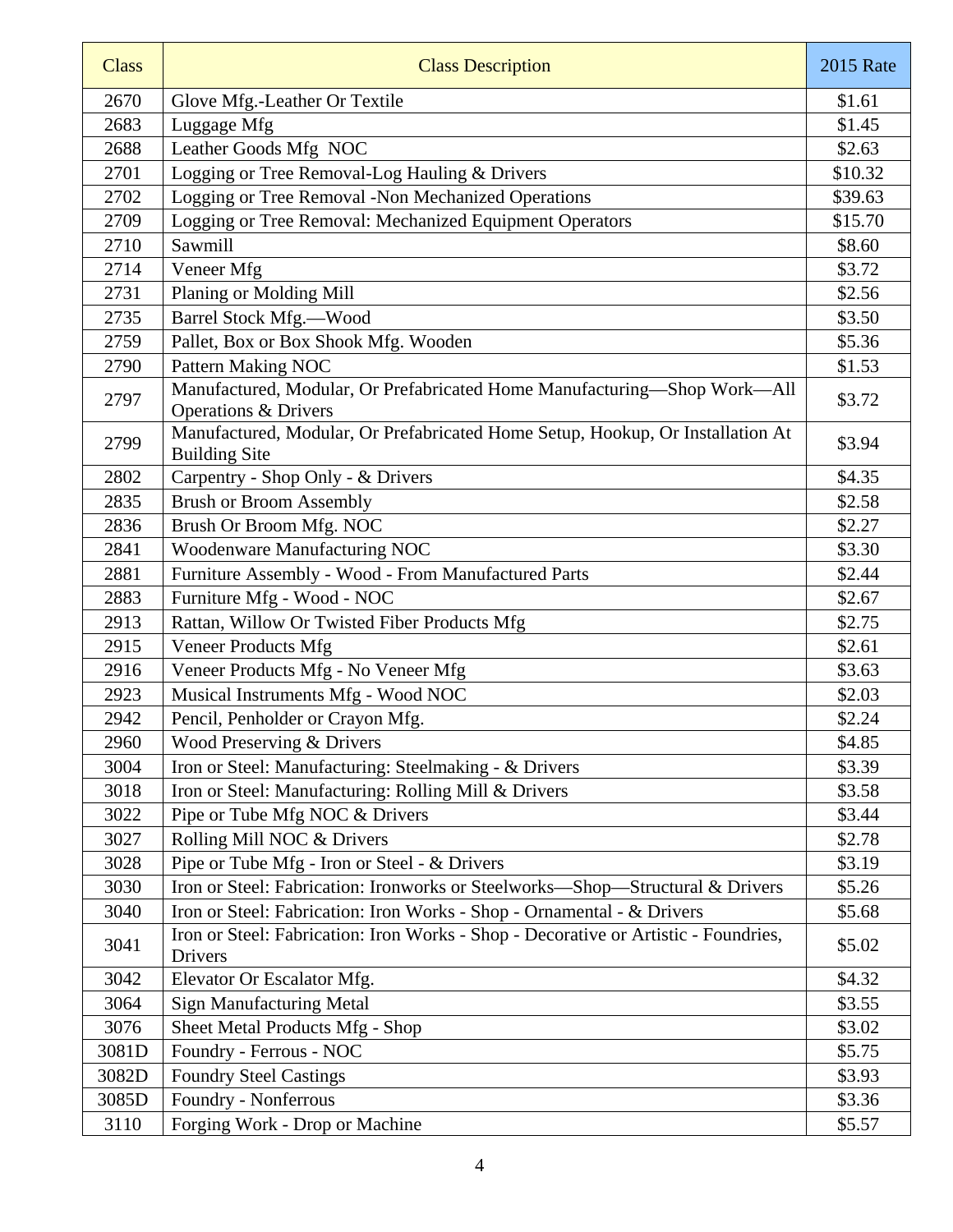| <b>Class</b> | <b>Class Description</b>                                                                             | <b>2015 Rate</b> |
|--------------|------------------------------------------------------------------------------------------------------|------------------|
| 3111         | Blacksmith                                                                                           | \$2.25           |
| 3113         | Tool Mfg - Not Drop or Machine Forged - NOC                                                          | \$1.60           |
| 3114         | Tool Mfg - Drop or Machine Forged - NOC: Machining or Finishing of Tools or<br>Die Making Operations | \$2.35           |
| 3118         | Saw Mfg.                                                                                             | \$1.61           |
| 3119         | Needle Mfg                                                                                           | \$0.99           |
| 3122         | Cutlery Mfg NOC                                                                                      | \$1.56           |
| 3126         | Tool Mfg - Agricultural, Construction, Logging, Mining, Oil or Artesian Well                         | \$1.85           |
| 3131         | Button Or Fastener Mfg.-Metal                                                                        | \$2.50           |
| 3132         | Nut or Bolt Mfg.                                                                                     | \$2.24           |
| 3145         | Screw Mfg.                                                                                           | \$2.24           |
| 3146         | Hardware Mfg. NOC                                                                                    | \$1.99           |
| 3169         | Stove Mfg.                                                                                           | \$2.42           |
| 3175D        | Radiator or Heater Mfg.                                                                              | \$3.24           |
| 3179         | <b>Electrical Apparatus Mfg NOC</b>                                                                  | \$1.75           |
| 3180         | Electric Or Gas Lighting Fixtures Mfg                                                                | \$2.30           |
| 3188         | Plumbing Supplies Mfg, NOC                                                                           | \$1.42           |
| 3220         | Can Mfg                                                                                              | \$1.24           |
| 3223         | Lamp Or Portable Lantern Mfg                                                                         | \$3.46           |
| 3224         | Enamel or Agate Ware Mfg.                                                                            | \$2.53           |
| 3227         | Aluminum Ware Mfg.                                                                                   | \$2.30           |
| 3240         | Wire Rope or Cable Mfg.-Iron or Steel                                                                | \$2.38           |
| 3241         | Wire Drawing-Iron Or Steel.                                                                          | \$2.74           |
| 3255         | Wire Cloth Mfg                                                                                       | \$1.81           |
| 3257         | Wire Goods Mfg. NOC                                                                                  | \$2.78           |
| 3270         | Eyelet Mfg.                                                                                          | \$2.50           |
| 3300         | Bed Spring or Wire Mattress Mfg.                                                                     | \$3.83           |
| 3303         | Spring Mfg.                                                                                          | \$4.36           |
| 3307         | Heat-Treating-Metal                                                                                  | \$2.74           |
| 3315         | <b>Brass or Copper Goods Mfg</b>                                                                     | \$3.58           |
| 3334         | Tin Foil Mfg.                                                                                        | \$2.78           |
| 3336         | <b>Type Foundry</b>                                                                                  | \$3.03           |
| 3365         | Welding or Cutting NOC & Drivers                                                                     | \$5.30           |
| 3372         | Electroplating                                                                                       | \$4.94           |
| 3373         | Galvanizing or Tinning - Not Electrolytic                                                            | \$3.22           |
| 3383         | Jewelry Mfg.                                                                                         | \$1.16           |
| 3385         | Watch Mfg                                                                                            | \$0.81           |
| 3400         | Metal Stamped Goods Mfg NOC                                                                          | \$3.03           |
| 3507         | <b>Construction or Agricultural Machinery Mfg</b>                                                    | \$3.68           |
| 3515         | Textile Machinery Mfg.                                                                               | \$1.99           |
| 3548         | Printing Or Bookbinding Machine Mfg                                                                  | \$1.28           |
| 3559         | Confection Machine Mfg.                                                                              | \$3.25           |
| 3574         | Computing, Recording or Office Machine Mfg, NOC                                                      | \$1.52           |
| 3581         | Fuel Injection Device Mfg                                                                            | \$0.95           |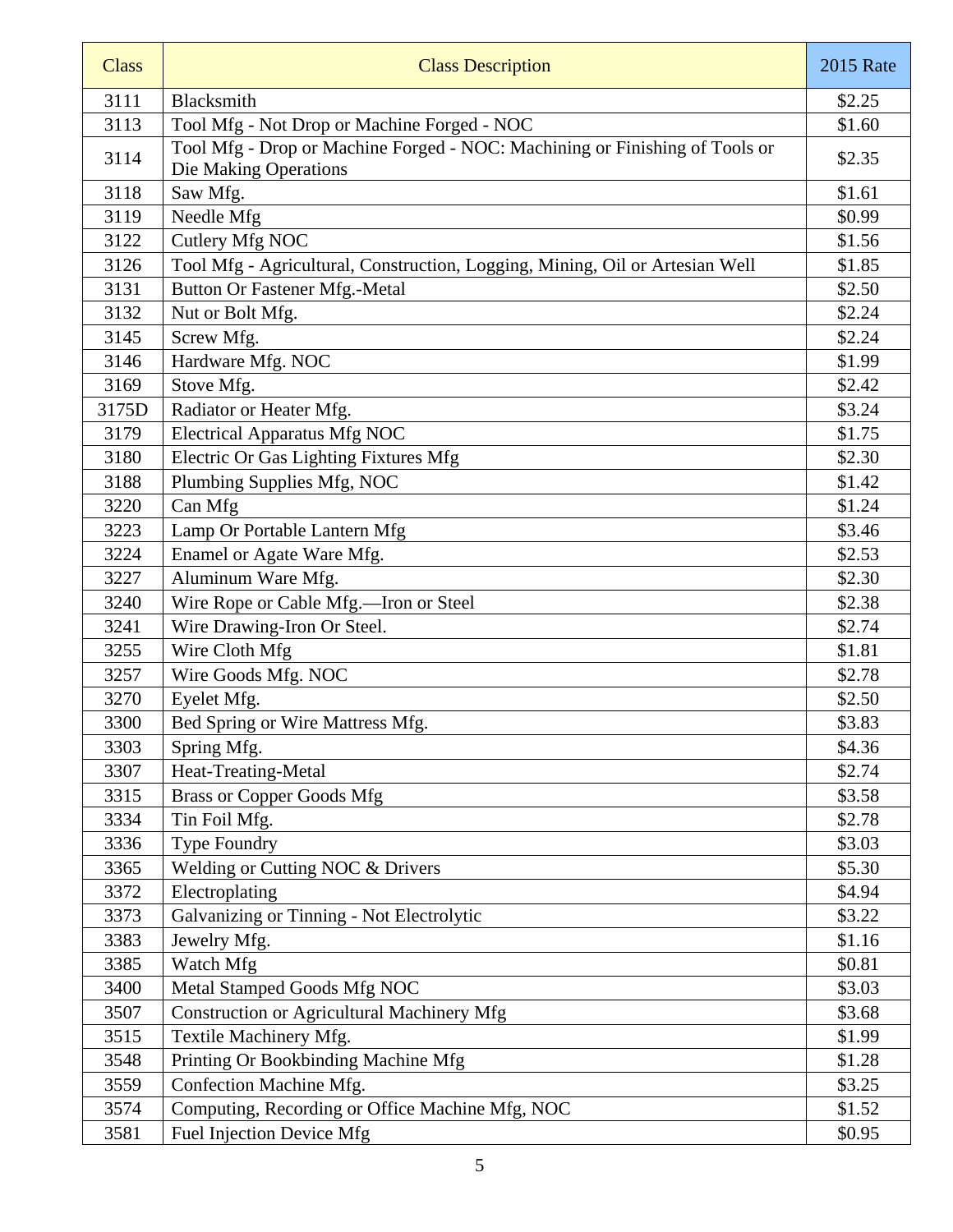| <b>Class</b> | <b>Class Description</b>                                         | <b>2015 Rate</b> |
|--------------|------------------------------------------------------------------|------------------|
| 3612         | Pump Mfg.                                                        | \$2.80           |
| 3620         | Boiler making                                                    | \$3.43           |
| 3629         | Precision Machined Parts Mfg. NOC                                | \$1.31           |
| 3632         | Machine Shop NOC                                                 | \$3.46           |
| 3634         | Valve Mfg                                                        | \$1.92           |
| 3635         | Gear Mfg or Grinding                                             | \$2.31           |
| 3638         | <b>Ball Or Roller Bearing Mfg</b>                                | \$1.41           |
| 3642         | Battery Mfg. - Dry                                               | \$1.13           |
| 3643         | Electric Power or Transmission Equipment Mfg.                    | \$2.02           |
| 3647         | <b>Battery Mfg - Storage</b>                                     | \$2.02           |
| 3648         | Automotive Lighting, Ignition, or Starting Apparatus Mfg. NOC    | \$1.22           |
| 3681         | Television, Radio, Telephone or Telecommunication Device Mfg NOC | \$0.67           |
| 3685         | Instrument Mfg, NOC                                              | \$1.08           |
| 3719         | Oil Still Erection Or Repair                                     | \$1.22           |
| 3724         | Machinery or Equipment Erection or Repair NOC & Drivers          | \$5.02           |
| 3726         | Boiler Installation or Repair - Steam                            | \$3.49           |
| 3803         | Automobile Wheel Mfg.-Metal-Not Cast                             | \$2.31           |
| 3807         | <b>Automobile Radiator Mfg</b>                                   | \$1.94           |
| 3808         | Automobile Mfg or Assembly                                       | \$3.89           |
| 3821         | Automobile Recycling & Drivers                                   | \$4.74           |
| 3822         | Automobile, Bus, Truck or Trailer Body Mfg: Die Pressed Steel    | \$4.08           |
| 3824         | Automobile, Bus, Truck or Trailer Body Mfg: NOC                  | \$4.82           |
| 3826         | Aircraft Engine Mfg.                                             | \$0.74           |
| 3827         | Automobile Engine Mfg.                                           | \$1.91           |
| 3830         | Airplane Mfg.                                                    | \$1.74           |
| 3851         | Motorcycle Mfg. Or Assembly                                      | \$3.53           |
| 3865         | Baby Carriage Mfg.                                               | \$1.53           |
| 3881         | Car Mfg. - Railroad - & Drivers                                  | \$5.47           |
| 4000         | Sand or Gravel Digging & Drivers                                 | \$4.13           |
| 4021         | Brick or Clay Products Mfg. NOC & Drivers                        | \$3.60           |
| 4024D        | Refractory Products Mfg & Drivers                                | \$2.23           |
| 4034         | Concrete Products Mfg & Drivers                                  | \$4.79           |
| 4036         | Plasterboard or Plaster Block Mfg. & Drivers                     | \$1.75           |
| 4038         | Plaster Statuary or Ornament Mfg.                                | \$2.63           |
| 4053         | Pottery Mfg.: China or Tableware                                 | \$1.94           |
| 4061         | Pottery Mfg. Earthenware-Glazed or Porcelain-Hand Molded or Cast | \$3.82           |
| 4062         | Pottery Mfg: Porcelain Ware—Mechanical Press Forming             | \$1.99           |
| 4101         | Glass Mfg - & Drivers                                            | \$3.07           |
| 4109         | Integrated Circuit Mfg.                                          | \$0.61           |
| 4110         | Electric Bulb Mfg.                                               | \$1.05           |
| 4111         | Glassware Mfg. - No Automatic Blowing Machines                   | \$3.80           |
| 4113         | Glass Mfg. - Cut                                                 | \$1.50           |
| 4114         | Glassware Mfg NOC                                                | \$3.58           |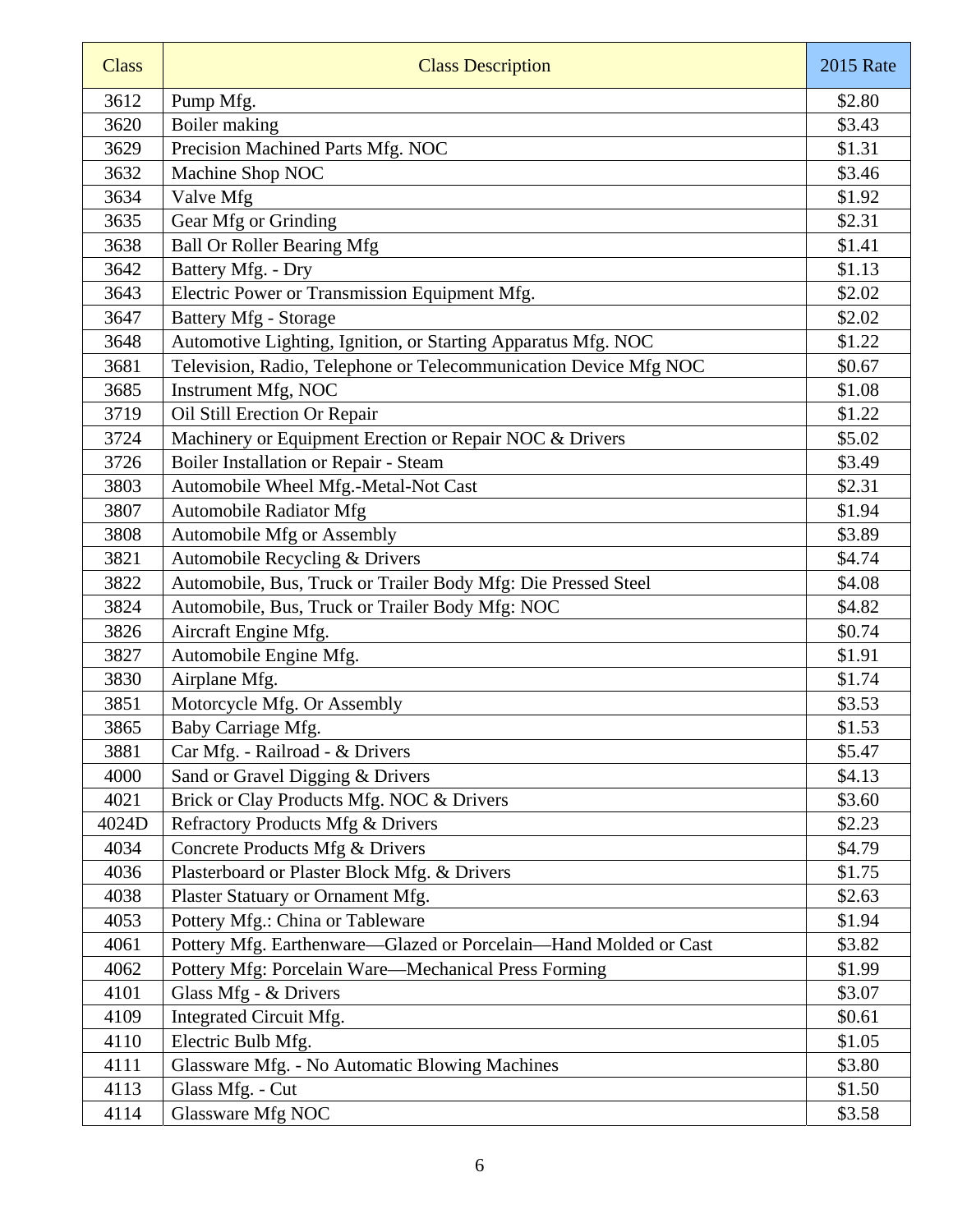| <b>Class</b> | <b>Class Description</b>                                                                          | <b>2015 Rate</b> |
|--------------|---------------------------------------------------------------------------------------------------|------------------|
| 4130         | <b>Glass Merchant</b>                                                                             | \$3.33           |
| 4131         | Mirror Mfg.                                                                                       | \$2.82           |
| 4133         | Cathedral or Art Glass Window Mfg.                                                                | \$2.67           |
| 4149         | Optical Goods Mfg. NOC                                                                            | \$0.64           |
| 4206         | Pulp Mfg - Ground Wood Process                                                                    | \$2.46           |
| 4207         | <b>Pulp Mfg</b> - Chemical Process                                                                | \$1.25           |
| 4239         | Paper Mfg                                                                                         | \$2.21           |
| 4240         | Box Mfg. - Set-Up Paper                                                                           | \$2.03           |
| 4243         | Box Mfg. - Folding Paper - NOC                                                                    | \$2.44           |
| 4244         | Corrugated or Fiberboard Container Mfg.                                                           | \$2.38           |
| 4250         | Paper Coating                                                                                     | \$1.97           |
| 4251         | Stationery Mfg.                                                                                   | \$3.02           |
| 4263         | Fiber Goods Mfg                                                                                   | \$2.35           |
| 4273         | Bag Mfg - Plastic or Paper                                                                        | \$2.11           |
| 4279         | Paper Goods Mfg NOC                                                                               | \$2.03           |
| 4282         | Dress Pattern Mfg.-Paper                                                                          | \$1.75           |
| 4283         | Building or Roofing Paper or Felt Preparation - No Installation                                   | \$2.31           |
| 4299         | Printing                                                                                          | \$1.83           |
| 4304         | Newspaper Publishing                                                                              | \$3.35           |
| 4307         | Bookbinding                                                                                       | \$1.56           |
| 4351         | Photoengraving                                                                                    | \$0.86           |
| 4352         | Engraving                                                                                         | \$1.42           |
| 4360         | Motion Picture: Development Of Negatives, Printing And All Subsequent<br>Operations               | \$0.88           |
| 4361         | Photographer - All Employees & Clerical, Salespersons, Drivers                                    | \$0.86           |
| 4410         | Rubber Goods Mfg NOC                                                                              | \$3.69           |
| 4420         | Rubber Tire Mfg                                                                                   | \$3.52           |
| 4431         | Magnetic And Optical Recording Media Mfg                                                          | \$1.41           |
| 4432         | Pen Mfg                                                                                           | \$1.33           |
| 4439         | Lacquer or Spirit Varnish Mfg.                                                                    | \$1.86           |
| 4452         | Plastics Mfg - Fabricated Products NOC                                                            | \$2.25           |
| 4459         | Plastics Mfg Sheets, Rods, or Tubes                                                               | \$1.91           |
| 4470         | Cable Mfg.-Insulated Electrical                                                                   | \$2.52           |
| 4484         | Plastics Manufacturing: Molded Products NOC                                                       | \$1.86           |
| 4493         | Fabric Coating or Impregnating NOC                                                                | \$2.38           |
| 4511         | <b>Analytical Chemist</b>                                                                         | \$0.59           |
| 4557         | Ink Mfg.                                                                                          | \$1.47           |
| 4558         | Paint Mfg                                                                                         | \$1.41           |
| 4565X        | Carbon Manufacturing - WV State Special                                                           | \$1.25           |
| 4568         | Salt, Borax or Potash Producing or Refining & Drivers                                             | \$2.19           |
| 4581         | Phosphate Works And Drivers                                                                       | \$0.91           |
| 4583         | Fertilizer Mfg & Drivers                                                                          | \$5.80           |
| 4611         | Drug, Medicine or Pharmaceutical Preparation, Compounding or Blending - No<br>Mfg. Of Ingredients | \$0.77           |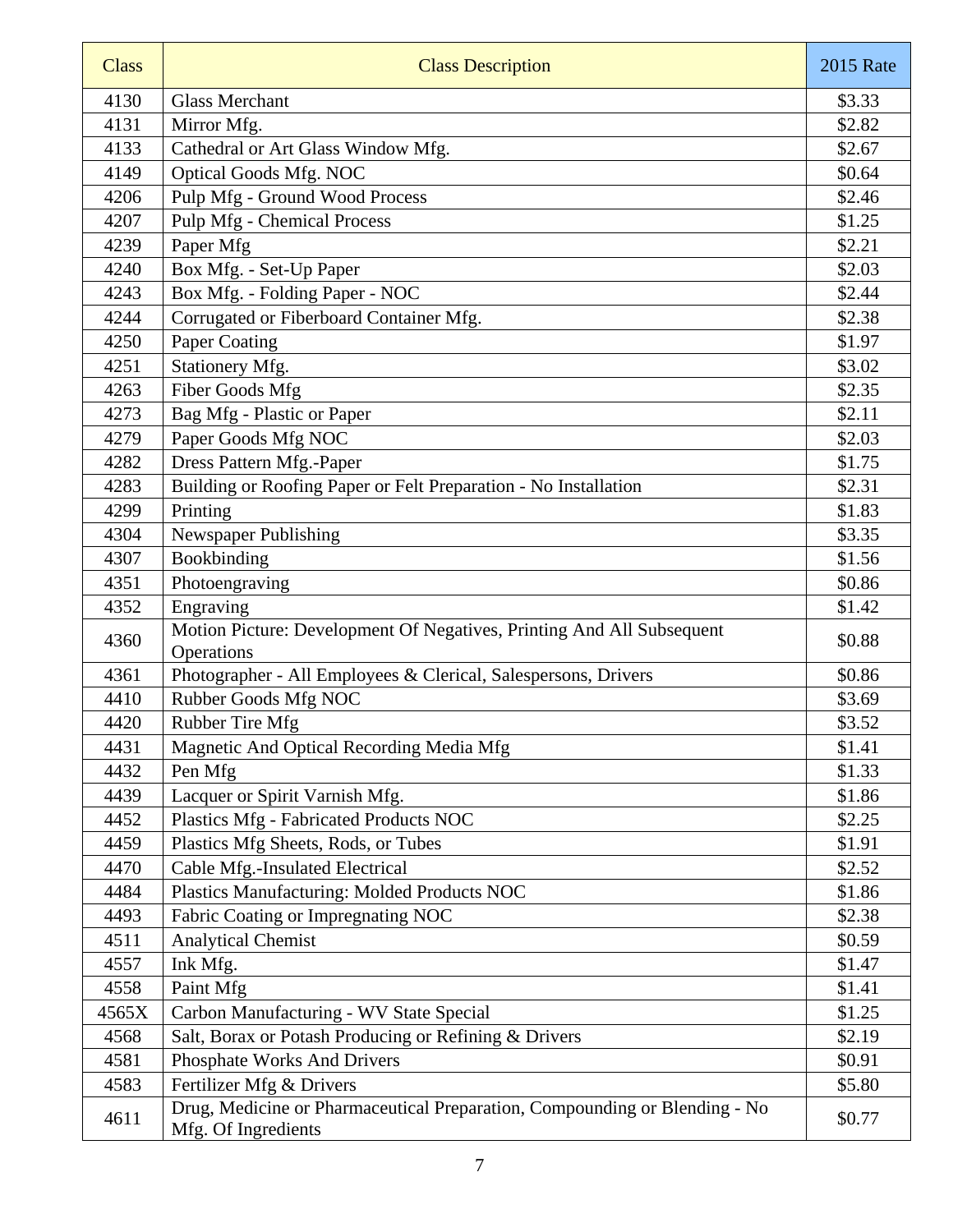| <b>Class</b> | <b>Class Description</b>                                                                       | <b>2015 Rate</b> |
|--------------|------------------------------------------------------------------------------------------------|------------------|
| 4635         | Oxygen or Hydrogen Mfg & Drivers                                                               | \$2.30           |
| 4653         | Glue Mfg & Drivers                                                                             | \$1.67           |
| 4665         | Rendering Works NOC & Drivers                                                                  | \$6.38           |
| 4670         | Cottonseed Oil Mfg.-Mechanical And Drivers                                                     | \$6.41           |
| 4683         | Oil Mfg. - Vegetable - NOC                                                                     | \$3.19           |
| 4686         | Oil Mfg.-Vegetable-Solvent Extraction Process                                                  | \$2.11           |
| 4692         | Dental Laboratory                                                                              | \$0.45           |
| 4693         | Pharmaceutical or Surgical Goods Mfg. NOC                                                      | \$0.66           |
| 4703         | Corn Products Mfg                                                                              | \$2.21           |
| 4717         | <b>Butter Substitute Mfg</b>                                                                   | \$2.10           |
| 4720         | Soap or Synthetic Detergent Mfg.                                                               | \$1.61           |
| 4740         | Oil Refining - Petroleum - & Drivers                                                           | \$0.94           |
| 4741         | Asphalt or Tar Distilling or Refining & Drivers                                                | \$1.61           |
| 4751         | Synthetic Rubber Mfg                                                                           | \$1.92           |
| 4771N        | Explosives or Ammunition Mfg: NOC & Drivers                                                    | \$2.50           |
| 4777         | Explosives Distributors & Drivers                                                              | \$6.33           |
| 4825         | Drug, Medicine or Pharmaceutical Preparation Mfg. - Includes Mfg. Of Ingredients               | \$0.72           |
| 4828         | Chemical Blending or Mixing NOC - All Operations and Drivers                                   | \$1.41           |
| 4829         | Chemical Manufacturing NOC - All Operations & Drivers-INCLUDES<br><b>BLENDING OR MIXING</b>    | \$0.86           |
| 4902         | Sporting Goods Mfg. NOC                                                                        | \$2.25           |
| 4923         | Photographic Supplies Mfg.                                                                     | \$0.97           |
| 5020         | Ceiling Installation - Suspended Acoustical Grid Type                                          | \$4.82           |
| 5022         | <b>Masonry NOC</b>                                                                             | \$7.95           |
| 5037         | Painting: Metal Structures - Over Two Stories in Height - & Drivers                            | \$16.06          |
| 5040         | Iron or Steel: Erection - Frame Structures                                                     | \$8.63           |
| 5057         | Iron or Steel: Erection NOC                                                                    | \$4.25           |
| 5059         | Iron or Steel: Erection - Frame Structures Not Over Two Stories in Height                      | \$14.01          |
| 5069         | Iron or Steel: Erection - Construction of Dwellings not over two Stories in Height             | \$18.66          |
| 5102         | Door, Door Frame or Sash Erection - Metal or Metal Covered                                     | \$4.80           |
| 5146         | Furniture or Fixtures Installation - Portable - NOC                                            | \$4.36           |
| 5160         | <b>Elevator Erection or Repair</b>                                                             | \$2.14           |
| 5183         | Plumbing NOC & Drivers                                                                         | \$2.06           |
| 5188         | Automatic Sprinkler Installation & Drivers                                                     | \$2.42           |
| 5190         | Electrical Wiring - Within Buildings & Drivers                                                 | \$2.24           |
| 5191         | Office Machine Installation, Inspection, Adjustment or Repair                                  | \$0.81           |
| 5192         | Vending or Coin Operated Machines - Installation, Service or Repair &<br>Salespersons, Drivers | \$2.80           |
| 5213         | <b>Concrete Construction NOC</b>                                                               | \$6.46           |
| 5215         | Concrete Work - Incidental to the Construction of Private Residence                            | \$4.79           |
| 5221         | Concrete or Cement Work - Floors, Driveways, Yards or Sidewalks & Drivers                      | \$3.35           |
| 5222         | Concrete Construction in Connection with Bridges or Culverts                                   | \$7.84           |
| 5223         | Swimming Pool Construction - Not Iron or Steel - & Drivers                                     | \$4.25           |
| 5348         | Ceramic Tile, Indoor Stone, Marble, or Mosaic Work                                             | \$3.77           |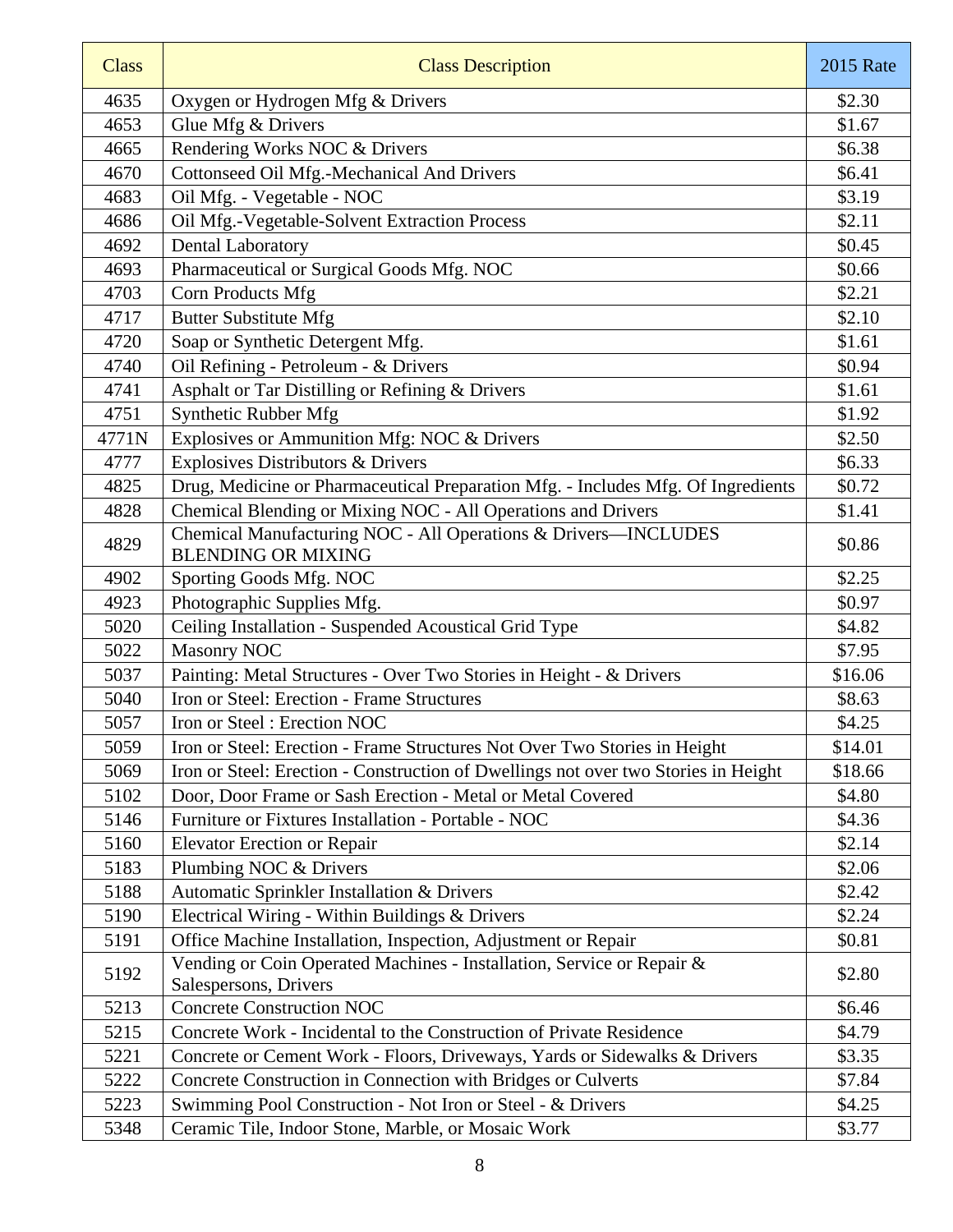| <b>Class</b> | <b>Class Description</b>                                                                                          | <b>2015 Rate</b> |
|--------------|-------------------------------------------------------------------------------------------------------------------|------------------|
| 5402         | <b>Hothouse Erection-All Operations</b>                                                                           | \$3.97           |
| 5403         | Carpentry NOC.                                                                                                    | \$7.34           |
| 5437         | Carpentry - Installation of Cabinet Work or Interior Trim                                                         | \$3.94           |
| 5443         | Lathing & Drivers                                                                                                 | \$3.60           |
| 5445         | Wallboard Installation within Buildings & Drivers                                                                 | \$4.66           |
| 5462         | Glazier - Away From Shop & Drivers                                                                                | \$5.26           |
| 5472         | Asbestos Contractor - Pipe and Boiler Work Exclusively & Drivers                                                  | \$4.43           |
| 5473         | Asbestos Contractor - NOC & Drivers                                                                               | \$6.15           |
| 5474         | Painting or Paperhanging NOC & Shop Operations, Drivers                                                           | \$4.91           |
| 5478         | Floor Covering Installation-Resilient Flooring-Carpet and Laminate Flooring                                       | \$4.00           |
| 5479         | <b>Insulation Work NOC &amp; Drivers</b>                                                                          | \$4.85           |
| 5480         | Plastering NOC & Drivers                                                                                          | \$4.30           |
| 5491         | Paperhanging & Drivers                                                                                            | \$1.75           |
| 5506         | Street or Road Construction: Paving or Repaving & Drivers                                                         | \$9.56           |
| 5507         | Street or Road Construction: Subsurface Work & Drivers                                                            | \$3.30           |
| 5508D        | Telephone or Cable TV Line Installation - Contractors, Overhead & Drivers                                         | \$9.05           |
| 5535         | Awning Erection-Metal-Erection of Metal Awnings Exclusively & Drivers                                             | \$4.72           |
| 5537         | Heating, Ventilation, Air-Conditioning and Refrigeration Systems-Installation,<br>Service and Repair & Drivers    | \$4.11           |
| 5551         | Roofing - All Kinds & Drivers                                                                                     | \$16.19          |
| 5606         | Contractor-Project Manager, Construction Executive, Construction Manager or<br><b>Construction Superintendent</b> | \$1.17           |
| 5610         | <b>Cleaners-Debris Removal</b>                                                                                    | \$4.58           |
| 5645         | Carpentry - Detached One or Two Family Dwellings                                                                  | \$12.56          |
| 5703         | <b>Building Raising or Moving</b>                                                                                 | \$11.09          |
| 5705         | Salvage Operation-No Wrecking Or Any Structural Operations                                                        | \$10.81          |
| 5951         | Serum, Anti-Toxin Or Virus Mfg. And Drivers                                                                       | \$0.44           |
| 6003         | Pile Driving                                                                                                      | \$7.08           |
| 6005         | Jetty or Breakwater Construction - All Operations to Completion & Drivers                                         | \$3.68           |
| 6017         | Dam or Lock Construction: Concrete Work - All Operations                                                          | \$5.54           |
| 6018         | Dam or Lock Construction: Earth Moving or Placing - All Operations & Drivers                                      | \$2.28           |
| 6045         | Levee Construction-All Operations To Completion And Drivers                                                       | \$3.85           |
| 6204         | Drilling NOC & Drivers                                                                                            | \$7.37           |
| 6206         | Oil Or Gas Well: Cementing And Drivers                                                                            | \$3.08           |
| 6213         | Oil or Gas Well: Specialty Tool Operation NOC - By Contractor - All Employees<br>& Drivers                        | \$2.38           |
| 6214         | Oil Or Gas Well: Perforating Of Casing-All Employees And Drivers                                                  | \$3.07           |
| 6216         | Oil or Gas Lease Work NOC-by Contractor & Drivers                                                                 | \$5.00           |
| 6217         | <b>Excavation &amp; Drivers</b>                                                                                   | \$3.80           |
| 6229         | Irrigation or Drainage System Construction & Drivers                                                              | \$4.22           |
| 6233         | Oil or Gas Pipeline construction & Drivers                                                                        | \$3.21           |
| 6235         | Oil or Gas Well: Drilling or Redrilling & Drivers                                                                 | \$10.89          |
| 6236         | Oil or Gas Well: Installation or Recovery of Casing & Drivers                                                     | \$8.10           |
| 6237         | Oil or Gas Well: Instrument Logging or Survey Work & Drivers                                                      | \$1.70           |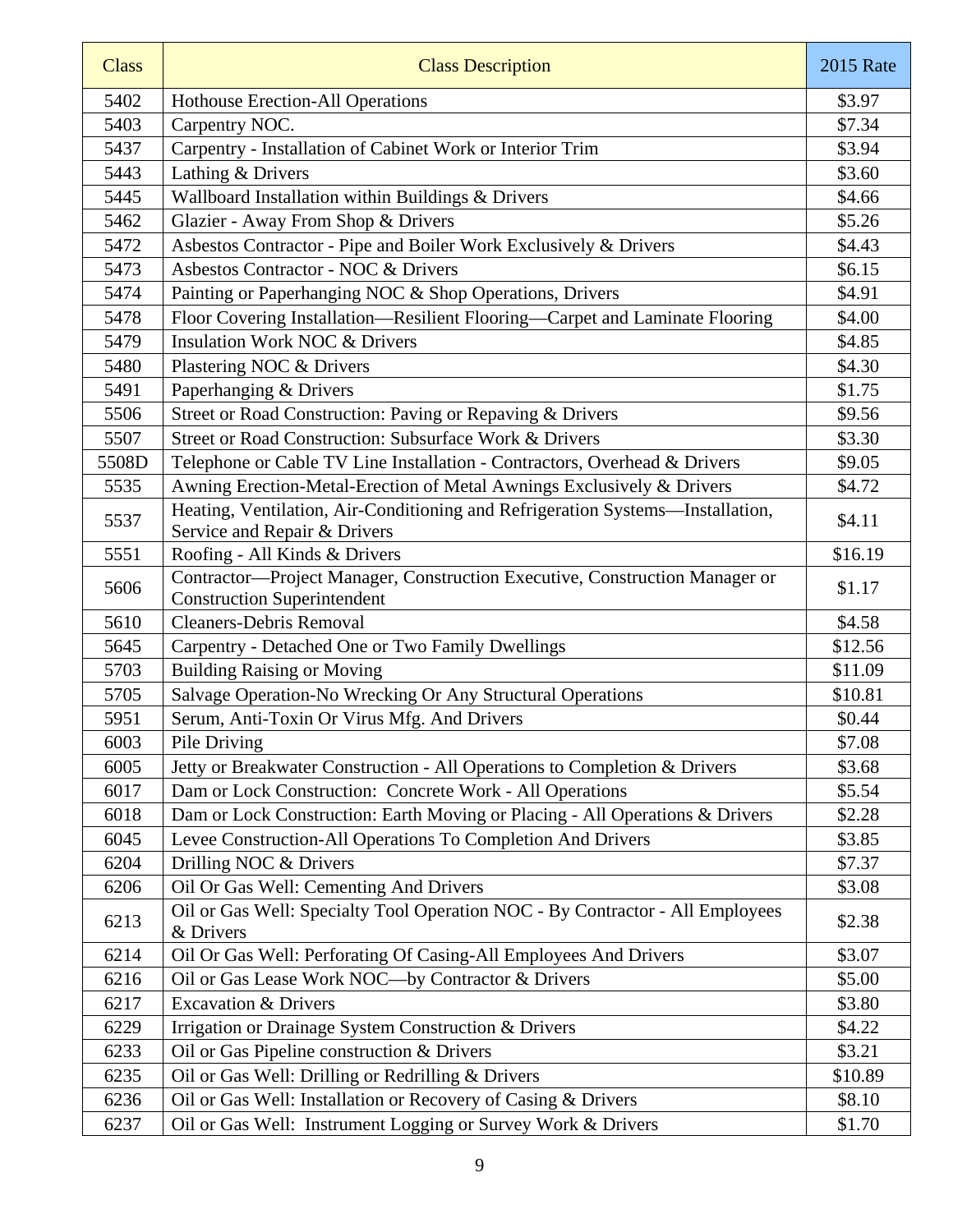| <b>Class</b> | <b>Class Description</b>                                                                                  | <b>2015 Rate</b> |
|--------------|-----------------------------------------------------------------------------------------------------------|------------------|
| 6251D        | Tunneling - Not Pneumatic - All Operations                                                                | \$5.43           |
| 6252D        | <b>Shaft Sinking - All Operations</b>                                                                     | \$6.40           |
| 6260D        | Tunneling - Pneumatic - All Operations                                                                    | \$7.14           |
| 6306         | Sewer Construction - All Operations & Drivers                                                             | \$3.86           |
| 6319         | Gas Main or Connection Construction & Drivers                                                             | \$2.53           |
| 6325         | Conduit Construction - For Cables or Wires - & Drivers                                                    | \$6.08           |
| 6400         | <b>Fence Erection - Metal</b>                                                                             | \$5.52           |
| 6503         | Potato Chip, Popcorn & Snack Chip Mfg. NOC                                                                | \$1.88           |
| 6504         | Food Sundries Mfg NOC                                                                                     | \$3.36           |
| 6702M*       | Railroad Construction-All Operations Including Clerical, Salespersons And<br>Drivers-Program I            | \$5.75           |
| 6703M*       | Railroad Construction-All Operations Including Clerical, Salespersons And<br>Drivers-Program II           | \$10.53          |
| 6704M*       | Railroad Construction-All Operations Including Clerical, Salespersons And<br>Drivers-Program II State Act | \$6.39           |
| 6801F        | Boatbuilding-Wood-NOC And Drivers.                                                                        | \$5.30           |
| 6811         | Boatbuilding-Wood-NOC And Drivers                                                                         | \$5.16           |
| 6824F        | <b>Boatbuilding Or Repair And Drivers</b>                                                                 | \$12.17          |
| 6826F        | Marina And Drivers                                                                                        | \$7.83           |
| 6834         | Boatbuilding or Repair & Drivers - Coverage Under State Act Only                                          | \$3.17           |
| 6836         | Marina & Drivers - Coverage Under State Act Only                                                          | \$3.08           |
| 6843F        | Shipbuilding-Iron Or Steel-NOC And Drivers                                                                | \$14.16          |
| 6845F        | Shipbuilding-Naval And Drivers                                                                            | \$11.74          |
| 6854         | Shipbuilding-Iron Or Steel-NOC And Drivers                                                                | \$3.03           |
| 6872F        | Ship Repair Conversion-All Operations And Drivers                                                         | \$13.18          |
| 6874F        | Painting: Ship Hulls                                                                                      | \$23.05          |
| 6882         | Ship Repair Conversion-All Operations & Drivers. Coverage Under State Act<br>Only                         | \$3.66           |
| 6884         | Painting Ship Hulls: Coverage Under State Act Only                                                        | \$6.93           |
| 7016M        | Vessels NOC - Coverage Under Admiralty Law: Program I                                                     | \$2.77           |
| 7024M        | Vessels NOC - Coverage Under Admiralty Law: Program II - State Act Benefits                               | \$3.06           |
| 7038M        | Boat Livery - Boat Under 15 Tons - Program I                                                              | \$4.85           |
| 7046M        | Vessels-Not Self-Propelled-Program I                                                                      | \$7.37           |
| 7047M        | Vessels-NOC                                                                                               | \$5.05           |
| 7050M        | Boat Livery-Boats Under 15 Tons                                                                           | \$8.86           |
| 7090M        | Boat Livery - Boat Under 15 Tons - Program II State Act Benefits                                          | \$5.38           |
| 7098M        | Vessels-Not Self-Propelled-Program II                                                                     | \$8.18           |
| 7099M        | Vessels-Not Self-Propelled-Program II                                                                     | \$13.48          |
| 7133         | Railroad Operation, NOC All Employees & Drivers                                                           | \$3.24           |
| 7151M        | Railroad Operation-All Employees Including Drivers-Program I                                              | \$4.17           |
| 7152M        | Railroad Operation-All Employees Including Drivers-Program II                                             | \$7.62           |
| 7153M        | Railroad Operation-All Employees Including Drivers-Program II                                             | \$4.62           |
| 7222         | Trucking: Oil Field Equipment-All Employees And Drivers                                                   | \$6.27           |
| 7228         | Trucking Local Hauling Only-All Employees & Drivers                                                       | \$5.46           |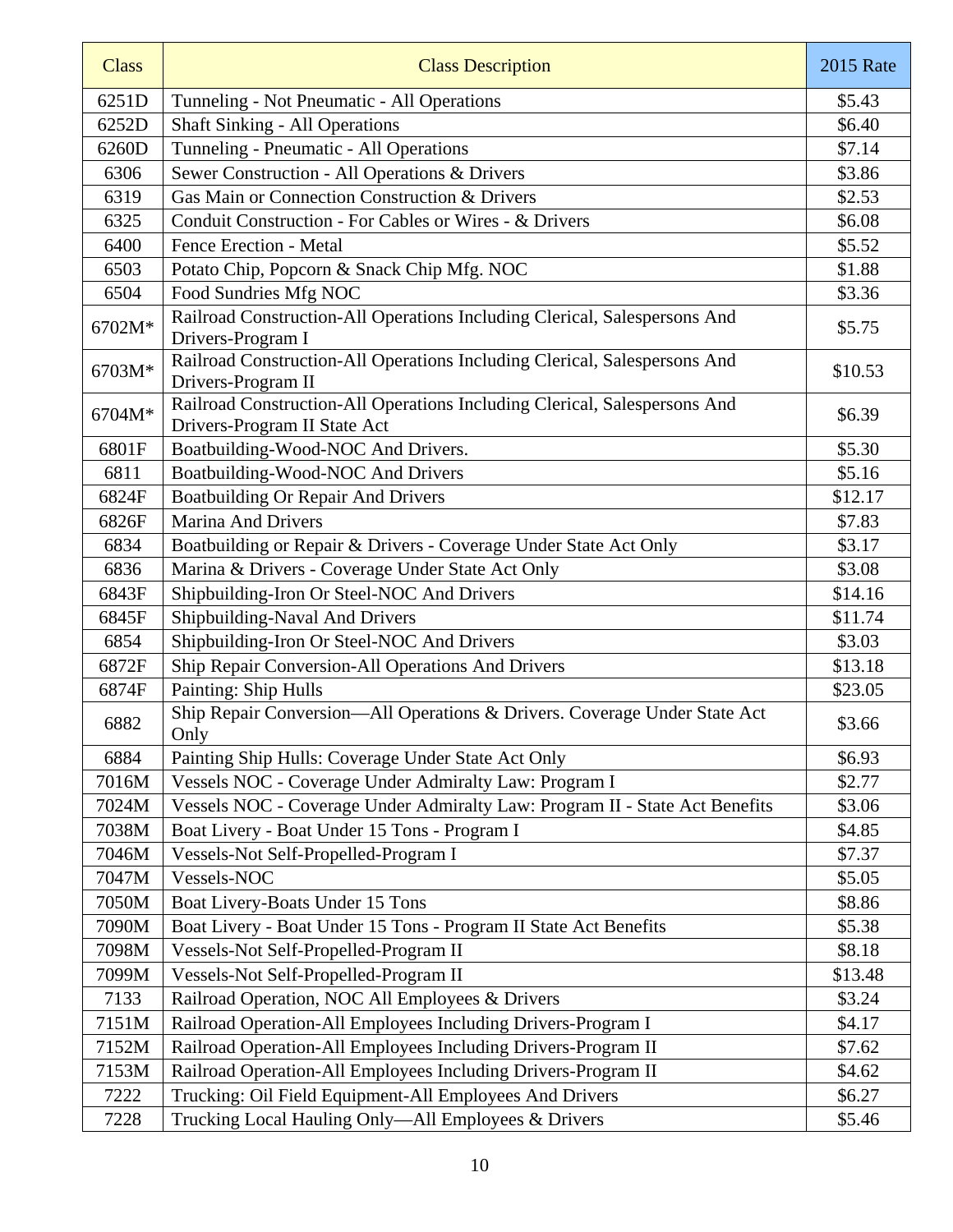| <b>Class</b> | <b>Class Description</b>                                                                                            | <b>2015</b> Rate |
|--------------|---------------------------------------------------------------------------------------------------------------------|------------------|
| 7229         | Trucking Long Distance Hauling—All Employees & Drivers                                                              | \$6.46           |
| 7230         | Trucking Parcel or Package Delivery-All Employees & Drivers                                                         | \$6.21           |
| 7231         | Mail, Parcel, or Package Delivery and Courier or Messenger Service Companies-<br>All Employees & Drivers            | \$7.46           |
| 7232         | Trucking: Mail, Parcel or Package Delivery - Under Contract with the US Postal<br>Service - All Employees & Drivers | \$6.58           |
| 7309F        | Stevedoring: NOC                                                                                                    | \$16.38          |
| 7313F        | <b>Coal Dock Operation And Stevedoring</b>                                                                          | \$5.28           |
| 7317F        | Stevedoring: By Hand Or Hand Trucks Exclusively                                                                     | \$12.34          |
| 7327F        | Stevedoring: Containerized Freight And Drivers                                                                      | \$21.33          |
| 7333M        | Dredging - All Types - Coverage Under Admiralty Law: Program I                                                      | \$3.49           |
| 7335M        | Dredging - All Types - Coverage Under Admiralty Law: Program II - State Act<br><b>Benefits</b>                      | \$3.88           |
| 7337M        | Dredging-All Types                                                                                                  | \$6.38           |
| 7350F        | Freight Handling NOC                                                                                                | \$18.60          |
| 7360         | Freight Handling NOC - Coverage Under State Act Only                                                                | \$5.24           |
| 7370         | Taxicab Co.: All Other Employees & Drivers                                                                          | \$5.65           |
| 7380         | Drivers, Chauffeurs, Messengers, and Their Helpers NOC - Commercial                                                 | \$3.27           |
| 7382         | Bus Co.: All Other Employees & Drivers                                                                              | \$3.60           |
| 7390         | Beer or Ale Dealer - Wholesale & Drivers                                                                            | \$5.07           |
| 7394M        | Diving - Marine - Coverage Under Admiralty Law: Program I                                                           | \$4.62           |
| 7395M        | Diving - Marine - Coverage Under Admiralty Law: Program II - State Act Benefits                                     | \$5.13           |
| 7398M        | Diving-Marine-Program II                                                                                            | \$8.46           |
| 7402         | Aviation-Air Traffic Controllers Under Contract with the FAA                                                        | \$0.19           |
| 7403         | Aviation-All Other Employees & Drivers                                                                              | \$3.35           |
| 7405N        | Aviation—Air Carrier—Scheduled, Commuter, or Supplemental—Flying Crew                                               | \$1.02           |
| 7420         | Aviation-Stunt Flying, Racing, or Parachute Jumping-Flying Crew                                                     | \$10.07          |
| 7421         | Aviation—Transportation of Personnel in Conduct of Employer's Business—<br><b>Flying Crew</b>                       | \$1.64           |
| 7422         | Aviation-NOC-Other Than Helicopters-Flying Crew                                                                     | \$2.35           |
| 7425         | <b>Aviation-Helicopters-Flying Crew</b>                                                                             | \$2.60           |
| 7431N        | Aviation—Air Charter or Air Taxi—Flying Crew                                                                        | \$0.94           |
| 7445N        | Non-ratable code for 7405                                                                                           | \$0.55           |
| 7453N        | Non-ratable code for 7431                                                                                           | \$0.50           |
| 7502         | Gas Co - Natural Gas - Local Distribution & Drivers                                                                 | \$2.39           |
| 7515         | Oil or Gas Pipeline Operation & Drivers                                                                             | \$1.63           |
| 7520         | Waterworks Operation & Drivers                                                                                      | \$3.46           |
| 7538         | Electric Light or Power Line Construction & Drivers                                                                 | \$7.10           |
| 7539         | Electric Light or Power Co. NOC - All Employees & Drivers                                                           | \$1.42           |
| 7540         | Electric Light or Power Cooperative - REA Projects Only - All Employees &<br>Drivers                                | \$3.47           |
| 7580         | Sewage Disposal Plant Operation & Drivers                                                                           | \$3.72           |
| 7590         | Garbage Works                                                                                                       | \$2.53           |
| 7600         | Telephone or Telegraph Co.: All Other Employees & Drivers                                                           | \$3.22           |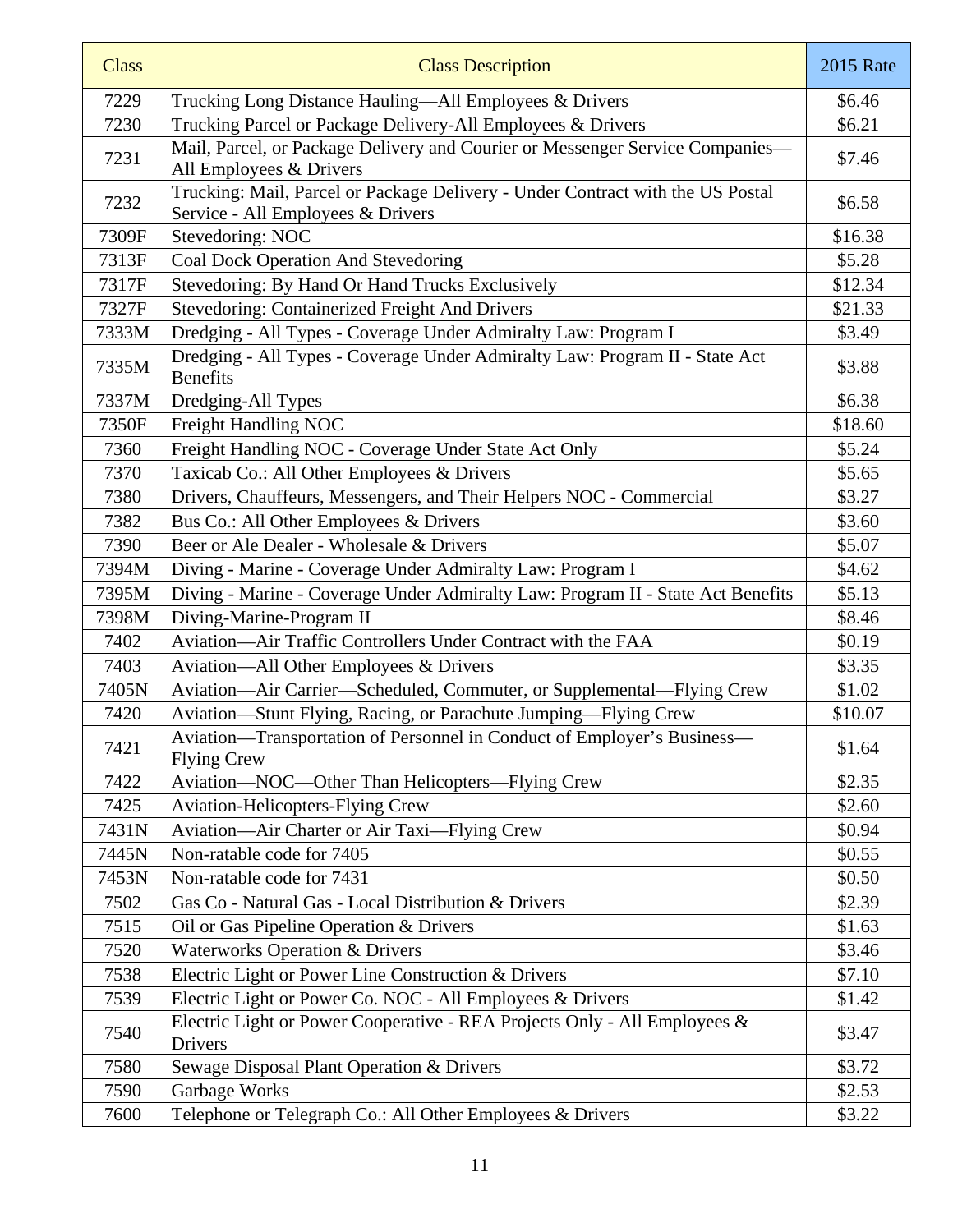| <b>Class</b> | <b>Class Description</b>                                                                                                           | <b>2015 Rate</b> |
|--------------|------------------------------------------------------------------------------------------------------------------------------------|------------------|
| 7605         | Burglar Alarm Installation or Repair & Drivers                                                                                     | \$1.92           |
| 7610         | Radio or Television Broadcasting Station - all employees & Clerical, Drivers                                                       | \$0.39           |
| 7705         | Ambulance Service and EMS Providers & Drivers                                                                                      | \$7.69           |
| 7710         | Firefighters & Drivers                                                                                                             | \$3.02           |
| 7711X*       | Firefighters & Drivers-Volunteer                                                                                                   | \$13.25          |
| 7720         | Police Officers & Drivers                                                                                                          | \$3.35           |
| 7855         | Railroad Construction: Laying or Relaying of Tracks or Maintenance of Way by<br>Contractor-No Work on Elevated Railroads & Drivers | \$4.47           |
| 8001         | Store Florist & Drivers                                                                                                            | \$1.67           |
| 8002         | Automobile Rental Co.: All Other Employees & Counter Personnel, Drivers                                                            | \$1.75           |
| 8006         | Gasoline Station: Self Service and Convenience / Grocery - Retail                                                                  | \$1.44           |
| 8008         | Store: Clothing, Wearing Apparel or Dry Goods - Retail                                                                             | \$1.13           |
| 8010         | <b>Store: Hardware</b>                                                                                                             | \$2.25           |
| 8013         | Store: Jewelry                                                                                                                     | \$0.31           |
| 8015         | Quick Printing—Copying Or Duplicating Service—All Employees & Clerical,<br>Salespersons, Drivers                                   | \$0.61           |
| 8017         | Store: Retail NOC                                                                                                                  | \$0.99           |
| 8018         | <b>Store: Wholesale NOC</b>                                                                                                        | \$1.92           |
| 8021         | Store Meat, Fish or Poultry Dealer-Wholesale                                                                                       | \$2.58           |
| 8031         | Store: Meat, Fish or Poultry - Retail                                                                                              | \$2.14           |
| 8032         | Store Clothing, Wearing Apparel, or Dry Goods-Wholesale                                                                            | \$1.99           |
| 8033         | Store: Meat, Grocery and Provision Stores Combined - Retail NOC                                                                    | \$1.69           |
| 8037         | Store-Superstores And Warehouse Clubs                                                                                              | \$1.17           |
| 8039         | Store Department - Retail                                                                                                          | \$1.11           |
| 8044         | Store: Furniture & Drivers                                                                                                         | \$2.33           |
| 8045         | Store: Drug Retail                                                                                                                 | \$0.66           |
| 8046         | Store: Automobile Parts and Accessories NOC & Drivers                                                                              | \$1.88           |
| 8047         | <b>Store Drug-Wholesale</b>                                                                                                        | \$1.06           |
| 8058         | Building Material Dealer - New Materials Only: Store Employees                                                                     | \$2.16           |
| 8072         | Store: Book, Record, Compact Disk, Software, Video or Audio Cassette Retail                                                        | \$0.78           |
| 8102         | Seed Merchant                                                                                                                      | \$1.92           |
| 8103         | <b>Wool Merchant</b>                                                                                                               | \$2.50           |
| 8105         | <b>Store Hide or Leather Dealer</b>                                                                                                | \$2.64           |
| 8106         | Iron or Steel Merchant & Drivers                                                                                                   | \$4.21           |
| 8107         | Machinery Dealer NOC - Store or Yard - & Drivers                                                                                   | \$2.60           |
| 8111         | Plumbers' Supplies Dealer & Drivers                                                                                                | \$2.36           |
| 8116         | Farm Machinery Dealer - All Operations & Drivers                                                                                   | \$2.25           |
| 8203         | Ice Mfg. or Distribution & Drivers                                                                                                 | \$5.71           |
| 8204         | Building Material Yard & Local Managers, Drivers                                                                                   | \$3.02           |
| 8209         | Vegetable Packing & Drivers                                                                                                        | \$3.71           |
| 8215         | Feed, Fertilizer, Hay or Grain Dealer & Local Managers, Drivers - No Mfg.                                                          | \$3.05           |
| 8227         | <b>Construction or Erection Permanent Yard</b>                                                                                     | \$6.93           |
| 8232         | Lumberyard New Materials Only: All Other Employees & Yard, Warehouse,<br>Drivers                                                   | \$5.16           |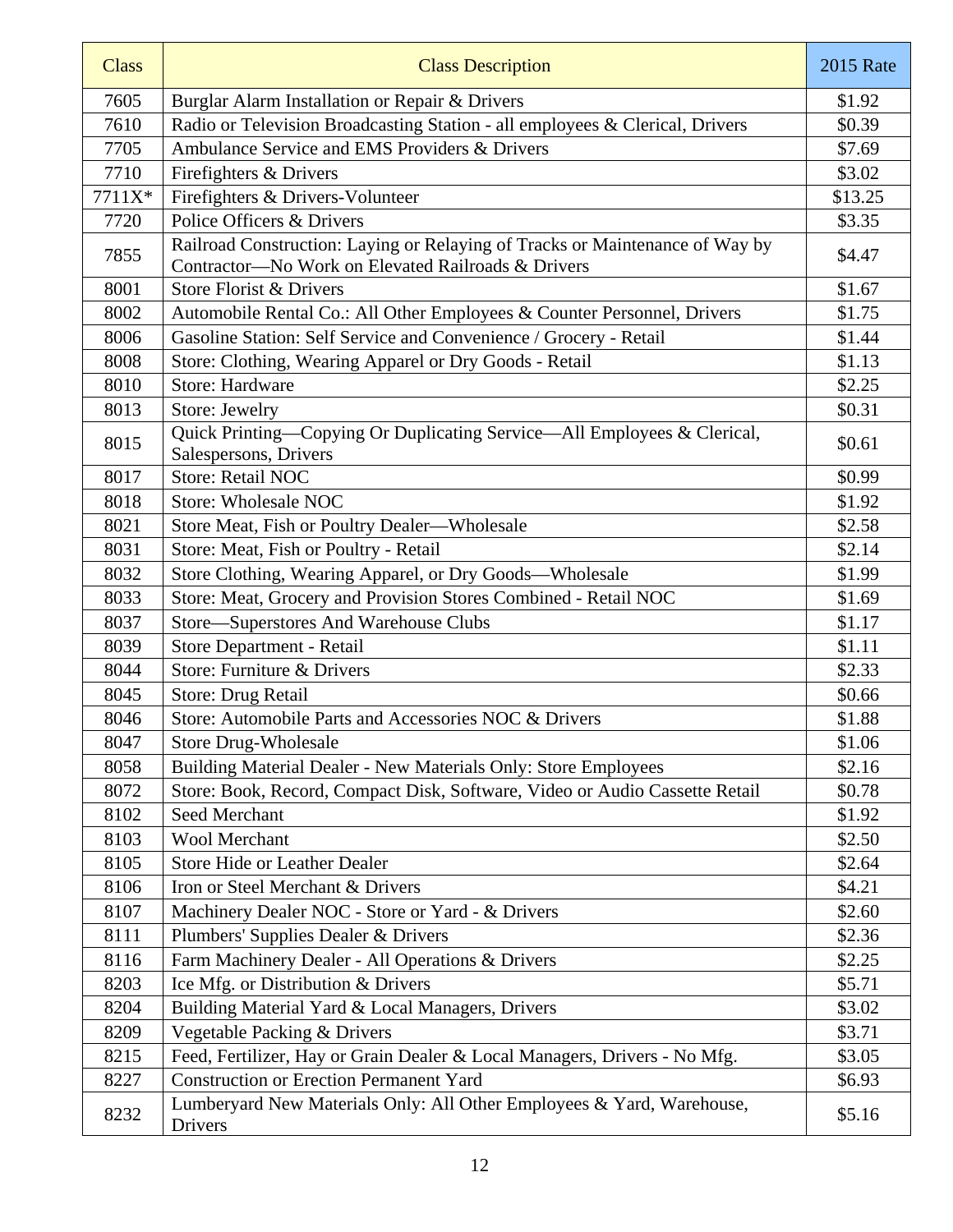| <b>Class</b> | <b>Class Description</b>                                                                                                   | <b>2015 Rate</b> |
|--------------|----------------------------------------------------------------------------------------------------------------------------|------------------|
| 8233         | Coal Merchant & Local Managers, Drivers                                                                                    | \$2.28           |
| 8235         | Sash, Door or Assembled Millwork Dealers & Drivers                                                                         | \$2.96           |
| 8263         | Junk Dealer & Drivers                                                                                                      | \$6.71           |
| 8264         | Bottle Dealer - Used & Drivers                                                                                             | \$5.97           |
| 8265         | Iron or Steel Scrap Dealer & Drivers                                                                                       | \$6.44           |
| 8279         | Stable or Breeding Farm & Drivers                                                                                          | \$6.79           |
| 8288         | Livestock Dealer or Commission Merchant & Salespersons, Drivers                                                            | \$5.11           |
| 8291         | Storage Warehouse - Cold                                                                                                   | \$3.30           |
| 8292         | Storage Warehouse - NOC                                                                                                    | \$2.77           |
| 8293         | Storage Warehouse - Furniture & Drivers                                                                                    | \$8.15           |
| 8304         | Grain Elevator Operation And Local Managers, Drivers                                                                       | \$4.75           |
| 8350         | Gasoline or Oil Dealer & Drivers                                                                                           | \$4.66           |
| 8380         | Automobile Service or Repair Center & Drivers                                                                              | \$2.71           |
| 8381         | Gasoline Station Self-Service Only-Retail                                                                                  | \$1.61           |
| 8385         | <b>Bus Co Garage Employees</b>                                                                                             | \$2.44           |
| 8392         | Automobile Storage Garage, Parking Lot or Parking Station, Valet Service,                                                  | \$1.94           |
|              | <b>Cashiers or Counter Personnel &amp; Drivers</b>                                                                         |                  |
| 8393         | Automobile Body Repair                                                                                                     | \$1.69           |
| 8500         | Metal Scrap Dealer & Drivers                                                                                               | \$6.54           |
| 8601         | Architect or Engineer - Consulting                                                                                         | \$0.53           |
| 8602         | Surveyors, Timber Cruisers, Oil or Gas Geologists or Scouts & Drivers                                                      | \$0.72           |
| 8603         | Architectural or Engineering Firm-Clerical                                                                                 | \$0.16           |
| 8606         | Geophysical Exploration - Seismic - All Employees & Drivers                                                                | \$3.13           |
| 8709F        | Stevedoring: Talliers And Checking Clerks Engaged In Connection With Stevedore<br>Work                                     | \$6.24           |
| 8719         | Stevedoring: Talliers and Checking Clerks Engaged in Connection with Stevedore<br>Work - Coverage Under State Act Only     | \$2.46           |
| 8720         | Inspection of Risks for Insurance or Valuation Purposes NOC                                                                | \$1.16           |
| 8721         | Real Estate Appraisal Company - Outside Employees                                                                          | \$0.28           |
| 8723         | Insurance Companies--Including Clerical and Salespersons                                                                   | \$0.23           |
| 8725         | Inventory Counters—Traveling—Including Salespersons & Clerical                                                             | \$1.70           |
| 8726F        | Steamship Line Or Agency-Port Employees: Superintendents, Captains, Engineers,<br>Stewards Or Their Assistants, Pay Clerks | \$4.31           |
| 8734M        | Salespersons, Collectors Or Messengers-Outside-Program II                                                                  | \$0.56           |
| 8737M        | Salespersons, Collectors Or Messengers-Outside-Program I                                                                   | \$0.50           |
| 8738M        | Salespersons, Collectors Or Messengers-Outside-Program II                                                                  | \$0.93           |
| 8742         | Salespersons or Collectors-Outside                                                                                         | \$0.39           |
| 8745         | News Agent or Distributor of Magazines or Other Periodicals - Not Retail Dealer -                                          | \$4.60           |
|              | & Salespersons, Drivers                                                                                                    |                  |
| 8748         | <b>Automobile Salespersons</b>                                                                                             | \$0.41           |
| 8755         | Labor Union - All Employees                                                                                                | \$0.33           |
| 8799         | Mailing or Addressing Company or Letter Service Shop-Clerical Staff                                                        | \$0.50           |
| 8800         | Mailing or Addressing Company or Letter Service Shop                                                                       | \$1.19           |
| 8803         | Auditors, Accountant or Factory Cost or Office Systematizer - Traveling                                                    | \$0.08           |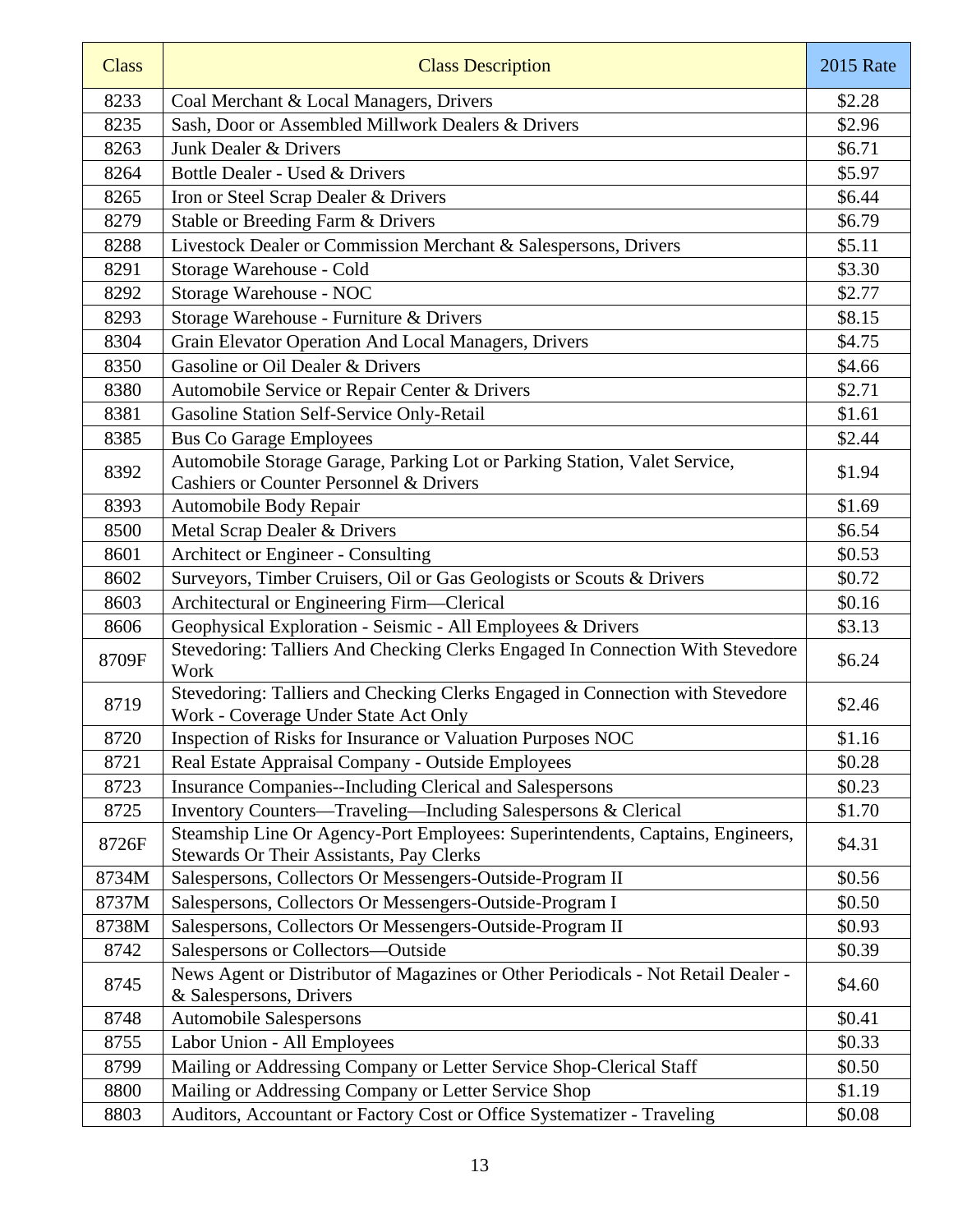| <b>Class</b> | <b>Class Description</b>                                                                                                                                           | <b>2015 Rate</b> |
|--------------|--------------------------------------------------------------------------------------------------------------------------------------------------------------------|------------------|
| 8805M        | Clerical Office Employees-NOC-Program II                                                                                                                           | \$0.31           |
| 8810         | <b>Clerical Office Employees NOC</b>                                                                                                                               | \$0.22           |
| 8814M        | Clerical Office Employees-NOC-Program I                                                                                                                            | \$0.28           |
| 8815M        | Clerical Office Employees-NOC-Program II                                                                                                                           | \$0.51           |
| 8820         | Attorney - All Employees & Clerical, Messengers, Drivers                                                                                                           | \$0.17           |
| 8824         | <b>Retirement Living Centers Health Care Employees</b>                                                                                                             | \$3.03           |
| 8825         | Retirement Living Centers Food Service Employees                                                                                                                   | \$2.16           |
| 8826         | Retirement Living Centers: All Other Employees, Salespersons & Drivers                                                                                             | \$2.06           |
| 8829         | Convalescent or Nursing Home - All Employees                                                                                                                       | \$3.10           |
| 8831         | Hospital - Veterinary & Drivers                                                                                                                                    | \$1.20           |
| 8832         | Physician & Clerical                                                                                                                                               | \$0.25           |
| 8833         | Hospital - Professional Employees                                                                                                                                  | \$0.86           |
| 8835         | Home, Public, and Traveling Healthcare—All Employees                                                                                                               | \$2.22           |
| 8842         | Mental Health Group Care Homes-All Employees And Drivers                                                                                                           | \$2.17           |
| 8855         | Banks and Trust Companies--All Employees, Salespersons, Drivers & Clerical                                                                                         | \$0.19           |
| 8856         | Check Cashing Establishments--All Employees, Salespersons, Drivers & Clerical                                                                                      | \$0.23           |
| 8864         | Social Services Organization-All Employees, Salespersons and Drivers                                                                                               | \$2.47           |
| 8868         | College: Professional Employees & Clerical                                                                                                                         | \$0.28           |
| 8869         | Child Day Care Center - Professional Employees and Clerical, Salespersons                                                                                          | \$1.08           |
| 8871         | <b>Clerical Telecommuter Employees</b>                                                                                                                             | \$0.13           |
| 8901         | Telephone or Telegraph Co Office or Exchange Employees & Clerical                                                                                                  | \$0.19           |
| 9012         | Buildings - Operation by Owner, Lessee or Real Estate Management Firm:<br>Professional Employees, Property Managers and Leasing Agents & Clerical,<br>Salespersons | \$0.88           |
| 9014         | Building Operation by Contractors & Drivers                                                                                                                        | \$2.55           |
| 9015         | Buildings - Operation by Owner or Lessee or Real Estate Management Firm: All<br>Other Employees                                                                    | \$2.91           |
| 9016         | Amusement Park or Exhibition Operation & Drivers                                                                                                                   | \$2.16           |
| 9019         | Bridge or Vehicular Tunnel Operation & Drivers                                                                                                                     | \$1.85           |
| 9033         | Housing Authority & Clerical, Salespersons, Drivers                                                                                                                | \$2.41           |
| 9040         | Hospital: All Other Employees                                                                                                                                      | \$4.19           |
| 9044         | Casino Gambling - Hotel all Employees & Clerical, Salespersons, Drivers                                                                                            | \$1.28           |
| 9052         | Hotel: All Other Employees & Salespersons, Drivers                                                                                                                 | \$1.89           |
| 9058         | <b>Hotel Restaurant Employees</b>                                                                                                                                  | \$2.11           |
| 9060         | Club - Country, Golf, Fishing or Yacht - & Clerical                                                                                                                | \$1.36           |
| 9061         | Club NOC & Clerical                                                                                                                                                | \$1.00           |
| 9062         | Casino Gambling: All Employees & Clerical, Salespersons, Drivers                                                                                                   | \$1.03           |
| 9063         | YMCA, YWCA, YMHA or YWHA, Institution - All Employees & Clerical                                                                                                   | \$0.91           |
| 9077F        | United States Armed Service Risk—All Employees & Drivers                                                                                                           | \$3.51           |
| 9082         | <b>Restaurant NOC</b>                                                                                                                                              | \$0.99           |
| 9083         | <b>Restaurant: Fast Food</b>                                                                                                                                       | \$1.00           |
| 9084         | Bar, Discotheque, Lounge, Nightclub or Tavern                                                                                                                      | \$1.11           |
| 9088a        | Rocket Or Missile Testing Or Launching & Drivers                                                                                                                   | a                |
| 9089         | <b>Billiard Hall</b>                                                                                                                                               | \$0.92           |